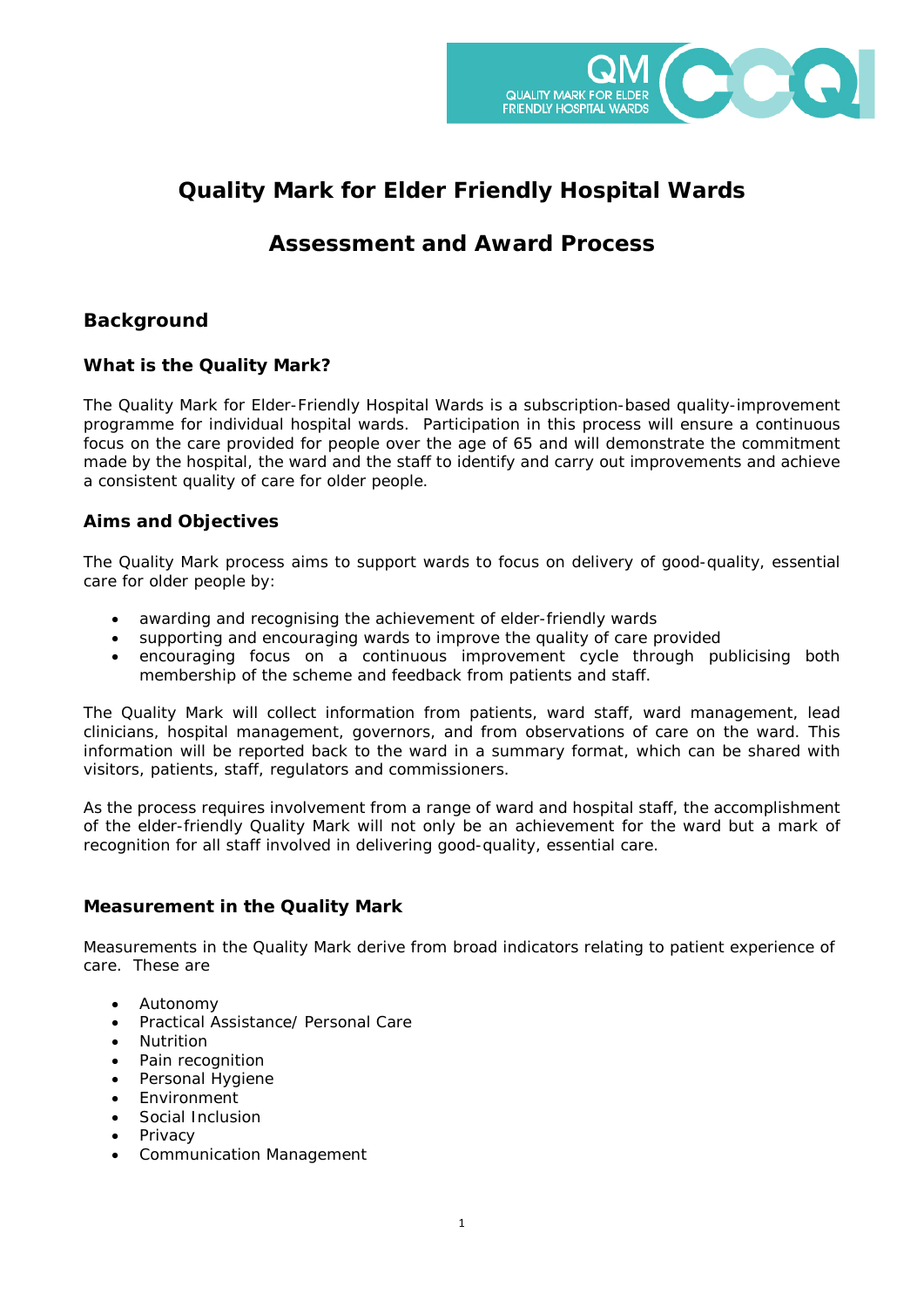Questions/ criteria based on these indicators are divided between tools (questionnaires and checklists) measuring

- The experience of older patients
- Observation and reflection on the quality of care interactions
- The experience of ward staff
- The experience of ward leaders
- Feedback from the multidisciplinary team
- Staffing on the ward
- The quality of the physical environment as it relates to older people
- The perspective of visitors to the ward (hospital governors, recognised patient representatives or equivalent)
- The wider organisational context

Responses and ratings from each tool are fed back to the ward as:

- Overall weighted scores, representing positive responses from each group or tool (e.g. patients, staff, environmental checklist )
- Section scores within tools (e.g. comfort on the ward, food on the ward)
- Detailed breakdown of responses within each tool
- Compilations of responses from each tool by domain, for overview and action planning

Measurement in the Quality Mark will be regularly reviewed and amended to ensure that the information collected is consistent, measurable and of good quality. Any amendments to the Statement of Measurement will be agreed by the Project Advisory Group.

The full Statement of Measurement in the Quality Mark can be found here: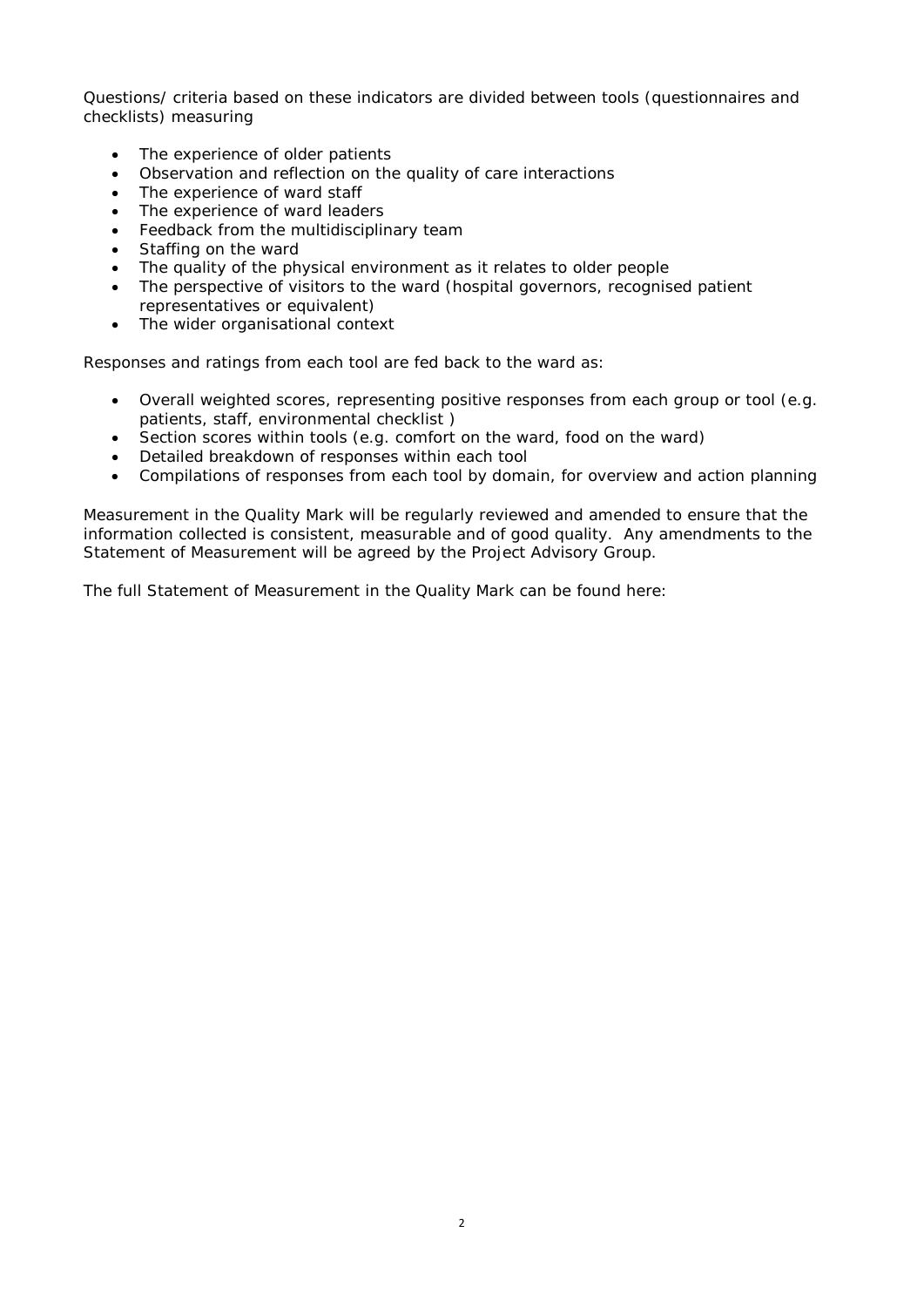# **Assessment and Award in the Quality Mark**

The Quality Mark is a **2 stage process**. Each stage can take 9 months to 1 year+ to complete, depending on the time required to progress with action plans and the timing of data collection cycles.

## **Process Summary**

### *Stage 1- Assessing Quality*

At the point of sign up the ward submits contextual data and starts working towards achievement of the Quality Mark by completing a full set of assessment tools, over a three month period. A minimum number of patient questionnaires and staff questionnaires is specified. Feedback in the form of a detailed local report collating and summarising the ward's results is produced by month 5 highlighting areas for action planning. The ward then develops and submits an action plan identifying its top priority actions. The ward has up to 12 months from completing Stage I to begin implementing their action plan and to initiate a second round of assessment. If the report suggests that the ward is not performing at the level required to achieve the Quality Mark, wards will repeat Stage I. If results from Stage I suggest that the ward can achieve the criteria for award of the Quality Mark, the ward will be asked to confirm that they wish to proceed to Stage II.

## *Stage II - Achieving the Quality Mark*

Stage II repeats the assessments used for Stage I, requiring a higher level of patient questionnaire return. In addition, feedback confirming a consistent high standard of care delivery is sought from patients discharged from the ward and ward staff. Within two months of completion, the ward receives a report detailing their performance and comparing their summary results with those from the previous round of data collection and the information obtained from additional feedback.

#### *Award*

After Stage II assessment, ward reports are considered by the Awards and Advisory Committee (AC. For a full description of the makeup and function of the AC please see below).

The AC will recommend award or further assessment based on the ward report. The award process is subject to scrutiny and ongoing monitoring by the Royal College of Psychiatrists' Special Committee on Professional Practice and Ethics (SCPPE). This committee has a special function of assuring governance and consistency across those projects measuring the quality of services which are managed by the College.

If the ward is unsuccessful, they will be able to complete another action plan and continue to make improvements before attempting Stage II again.

If successful, the ward will hold the Quality Mark for up to three years, subject to terms and conditions including data sharing, interim review and further patient feedback, before being required to repeat Stage II (see below for details).

# **Full process and requirements**

# **Requirements for Stage 1 (Assessing Quality)**

#### *Ward sign up*

The process requires a minimum of **2** wards to sign up to the process in any one cycle of data collection. This is necessary to permit inter-ward observations to be carried out (PIE module), but is also important for peer support and joint project planning.

At sign up, each ward returns contextual data giving: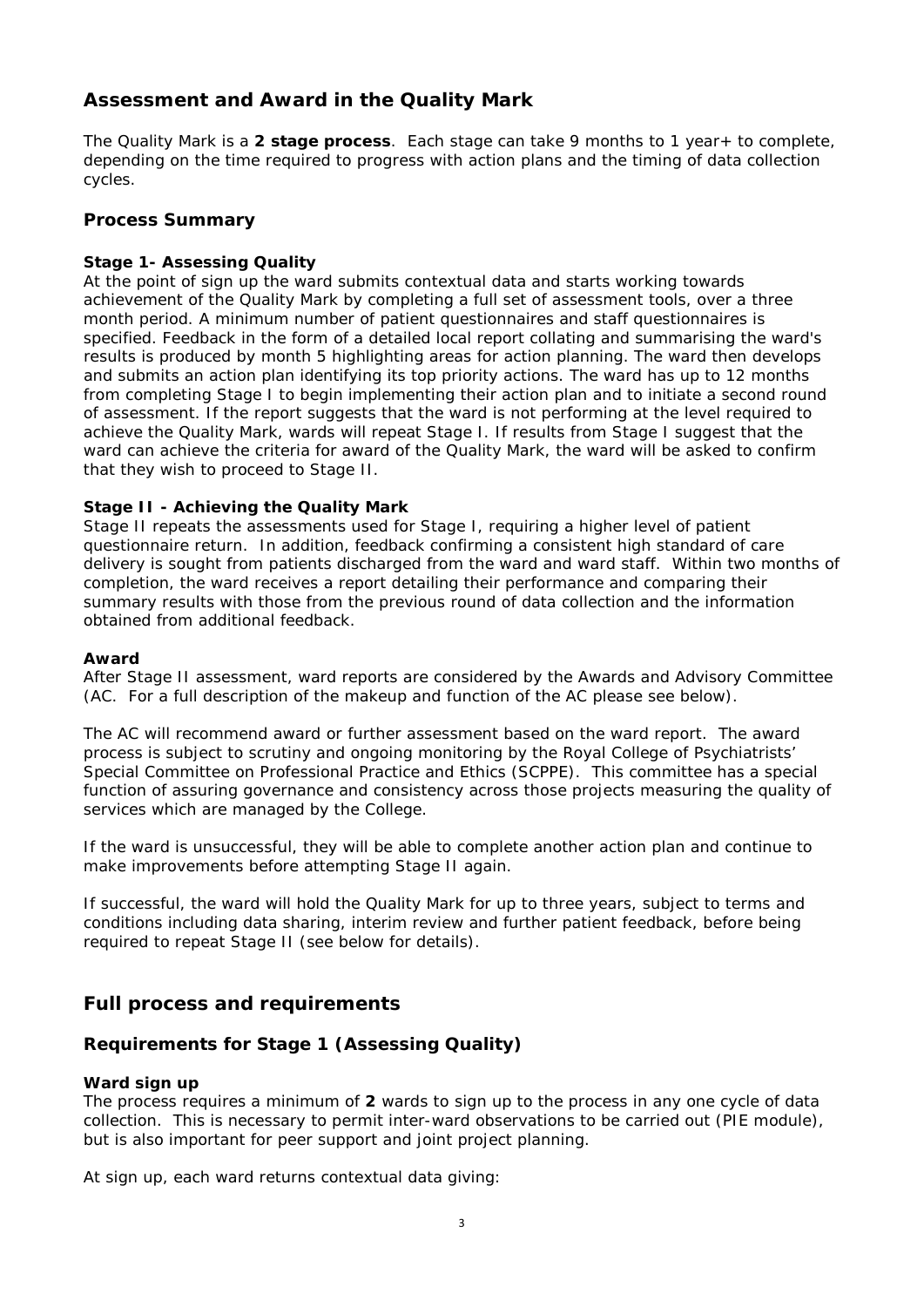- the number of older patients discharged after two or more nights in the previous four week period
- the number of staff (nursing establishment)
- the details of the ward manager and lead consultant who are the main points of contact throughout data collection and action planning and jointly lead the process.

### *Data collection*

| Patient<br>Questionnaire                   | Wards must return a minimum of 25 Patient Questionnaires, but are set a<br>recommended target of achieving 40% of the predicted total number of<br>patients aged over the age of 65. This target is based on the actual<br>number of patients over the age of 65 discharged from the ward over a 4<br>week period immediately preceding data collection.           |
|--------------------------------------------|--------------------------------------------------------------------------------------------------------------------------------------------------------------------------------------------------------------------------------------------------------------------------------------------------------------------------------------------------------------------|
| <b>Staff</b><br>Questionnaire              | Wards must return a number equivalent to at least 50% of the ward's<br>nursing establishment (this may include feedback from doctors, nurses,<br>healthcare assistants and members of the multidisciplinary team).                                                                                                                                                 |
| Multidisciplinary<br>Team<br>Questionnaire | This questionnaire is completed collectively by members of the<br>multidisciplinary team working on the ward. In order to achieve a quorum,<br>this meeting includes at least two Registered Nurses, two Healthcare<br>Assistants/ Clinical Support Workers, two Doctors (including a consultant),<br>and one member of any other discipline working on this ward. |
| Ward<br>Management<br>Toolkit              | This comprises:<br>1 Ward Manager's Questionnaire<br>$\bullet$<br>1 Lead Consultant's Questionnaire<br>1 Off-Duty Staffing Matrix, covering a four week period<br>$\bullet$<br>1 Ward Leaders' Environmental Checklist, completed by the Ward<br>$\bullet$<br>Manager and Lead Consultant together                                                                 |
| Governors'<br><b>Toolkit</b>               | This comprises:<br>1 Governors' Environment Checklist, completed collectively by at<br>least 2 Governors<br>Governors' Ward Rating, completed by 2-3 Governors individually                                                                                                                                                                                        |
| PIE<br>observations                        | 1 feedback form based on two 2-hour observations carried out on a<br>neighbouring ward. The ward will also have observations carried out on<br>their ward by two members of staff from a neighbouring ward.<br>- This<br>module requires two members of staff from each ward to attend a one day<br>training workshop.                                             |
| Hospital<br>Management<br>Questionnaire    | This is completed by a member of the senior management team for the<br>hospital (applicable to all wards from the hospital participating at that<br>time)                                                                                                                                                                                                          |

#### *Action plan*

This is a requirement of the process and must be submitted following the receipt of the local ward report showing the results of data return. The ward has then completed Stage I (Assessing Quality).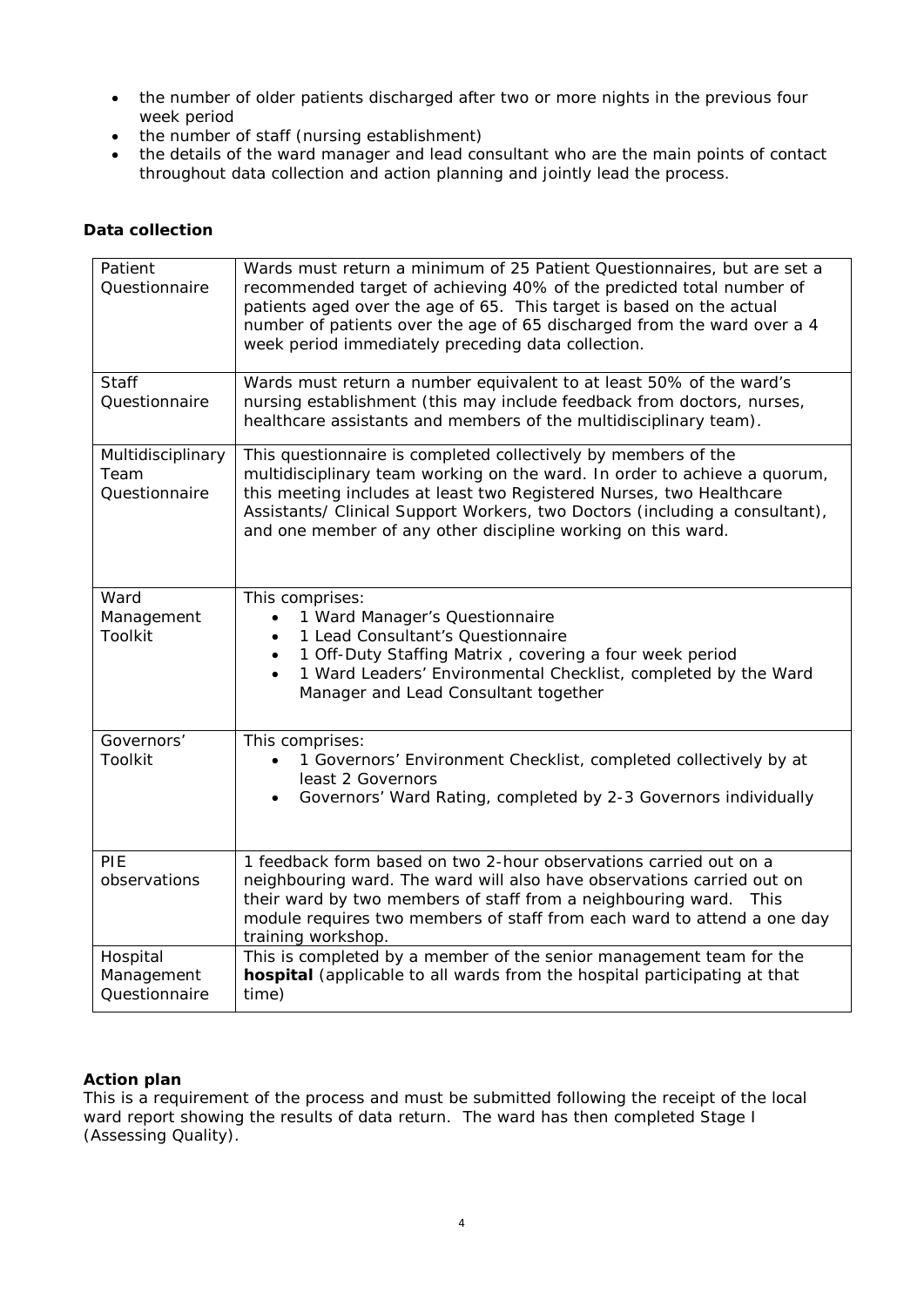# **Statement of Progress at Stage I – Assessing Quality**

On completion of Stage I, the ward's progress will be noted on the website and the ward will be entitled to use and make reference to the following statement. (Please note that the statement will have reference only to the wards which have reached this stage, and will not be transferable to other wards, or to the hospital or Trust as a whole).

# **Quality Mark for Elder Friendly Hospital Wards - Statement of Progress at Stage I**

**[Name] Ward has shown commitment to assessing and improving the quality of care for older patients.** We have carried out a detailed three month self assessment of the quality of our care. The experiences of older patients and the staff caring for them have helped us to identify where we do well and any areas where we need to improve. We will be carrying out further assessment to show our progress and continued commitment.

# **Progression between Stages**

Wards wishing to remain within the Quality Mark must proceed to a second round of data collection within 12-14 months of submitting their Action Plan (allowing for data collection cycle start dates). Depending on baseline (Stage I) results this will be:

- A repeat of Stage I (data collection and action planning), demonstrating continued commitment
- Progression to Stage II (data collection and evaluation), aiming to achieve the full Quality Mark

**NB:** Wards who do not achieve at least 75% in their overall patient feedback score and at least 70% in staff, ward management, environment and governor feedback score, will be encouraged to repeat Stage I following an action planning phase, as it is unlikely that they will be able to meet the data requirements for Stage II.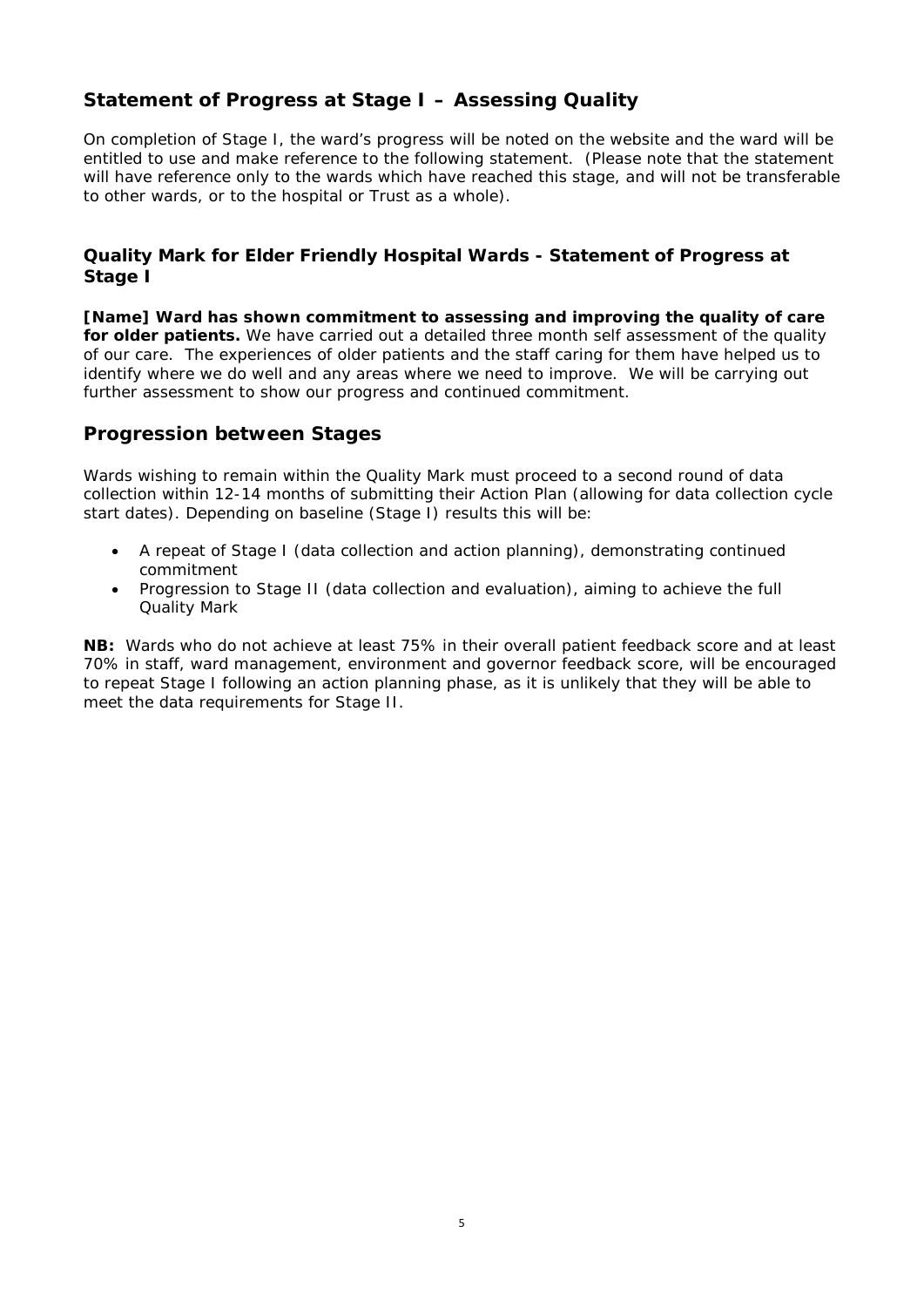# **Stage II - Achieving the Quality Mark**

Data collection requirements will be as for Stage I (see above), with the addition of:

- **Increased minimum Patient Questionnaire target –** a minimum of 30 Patient Questionnaires must be returned per ward (as opposed to 25 in Stage I).
- **Post-discharge feedback**  telephone interviews with volunteers from patients recently discharged patients will be conducted by the Project Team.
- **Additional questions relating to listening and responding to feedback and complaints –** questions related to this will be included in the patient, staff, ward manager and MDT questionnaire.

Qualitative feedback gathered from interviews will be presented to the Award and Advisory Committee (AC) for consideration along with the collated results of the main data collection phase.

# **How the award is determined**

All ratings and feedback will be considered within the framework of the total information submitted by the ward, including feedback from observations and information about minimum staffing levels.

# **Pre requisites for consideration**

The ward must receive a pre-determined level of positive feedback, demonstrated by the overall ward level scores or ratings before their report is presented for consideration to the AC. Patient, staff, ward manager, lead consultant, multi disciplinary team, governor and environmental ratings should achieve an overall score of 75% or above.

## **Making a recommendation of award**

The AC will consider and take into account the following:

## *Overall scores*

• Whether the pre-requisites for consideration have been met (see above).

## *Questionnaire statement breakdown by domain*

- Areas of achievement should total at least 75% in each domain.
- Any remaining areas of concern or for action should not relate directly to patient feedback.

#### *Personal recommendations*

• 75% or more of patients and staff surveyed must agree with the statement that they would be happy for a friend or relative to be treated on the ward.

## *Patients post discharge feedback*

• Any feedback collected from patients post discharge should be broadly consistent with the feedback collected from patients on the ward during main data collection phase.

## *Patient comments*

• Comments made by patients should be broadly consistent with the overall positive rating (patient questionnaire score).

**NB**. The AC is unlikely to recommend award if:

- The majority of comments made by patients are negative and highlight an area of concern.
- There is any comment indicative of an issue of sufficient gravity that it can be considered that a breakdown in care has taken place. This will be decided on a case by case basis within the context of each ward report.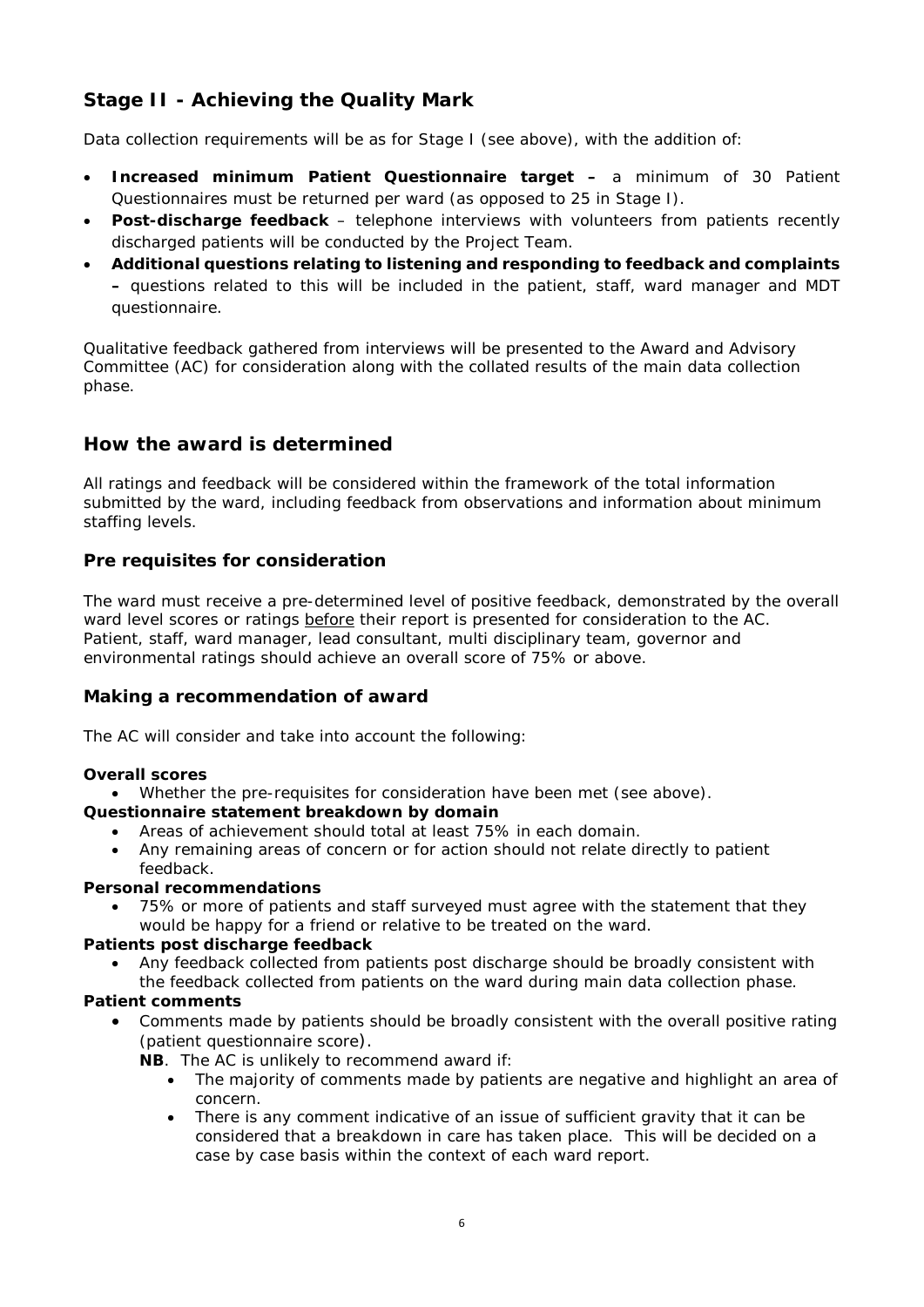# **Recommendations of award**

- 1. **Award**  if a decision is taken that the ward has fulfilled requirements and demonstrated a good and consistent quality of care, a recommendation of award will be made
- 2. **Further Stage II assessment** if it appears that requirements for Stage II have not been fulfilled, the committee may recommend further assessment. Depending on the issues outstanding, this may either be further follow up feedback collected from patients and/ or staff, repeat of the environmental assessment, or a repeat of the full data collection stage.
- 3. **Further Stage I assessment** in the case of a ward failing to fulfil the majority of requirements, the committee will recommend that the ward returns to the baseline stage of assessment.

# **Period of award**

An Award of the Quality Mark will normally be for a 3 year period, dating from the closing date of the main phase of the data collection period.

During the period of award the ward agrees to meet the following conditions:

# **Interim review**

This is a short form review at the midpoint of the award period to confirm that the ward continues to meet award requirements. Interim review includes:

- A short form interim review questionnaire regarding any significant changes in ward leadership and environment, to be completed by the Ward Manager and Lead Consultant
- A repeat of patient questionnaire data collection over 6-8 weeks with a target of 15 questionnaires.

# **Self reporting**

The ward agrees to alert the Project Team to significant changes in the ward, including changes to ward leadership input, ward designation or the environment, closure or merge of the ward.

## **Maintenance of membership**

The ward maintains its membership through payment of the yearly subscription fee of £1200 and in agreeing to share summary information about its level of achievement at Stage II assessment.

## **Further assessment during period of award**

Other than interim review, there will normally be no further assessment during this period. If the Award and Advisory Committee considers that it is necessary to the maintenance of the award due to feedback received at interim review or via other reporting channels, the ward agrees to undertake further assessment as advised.

If areas for action or of concern are highlighted by feedback or review, the AC will consider further assessment before withdrawal of the award, unless in exceptional circumstances.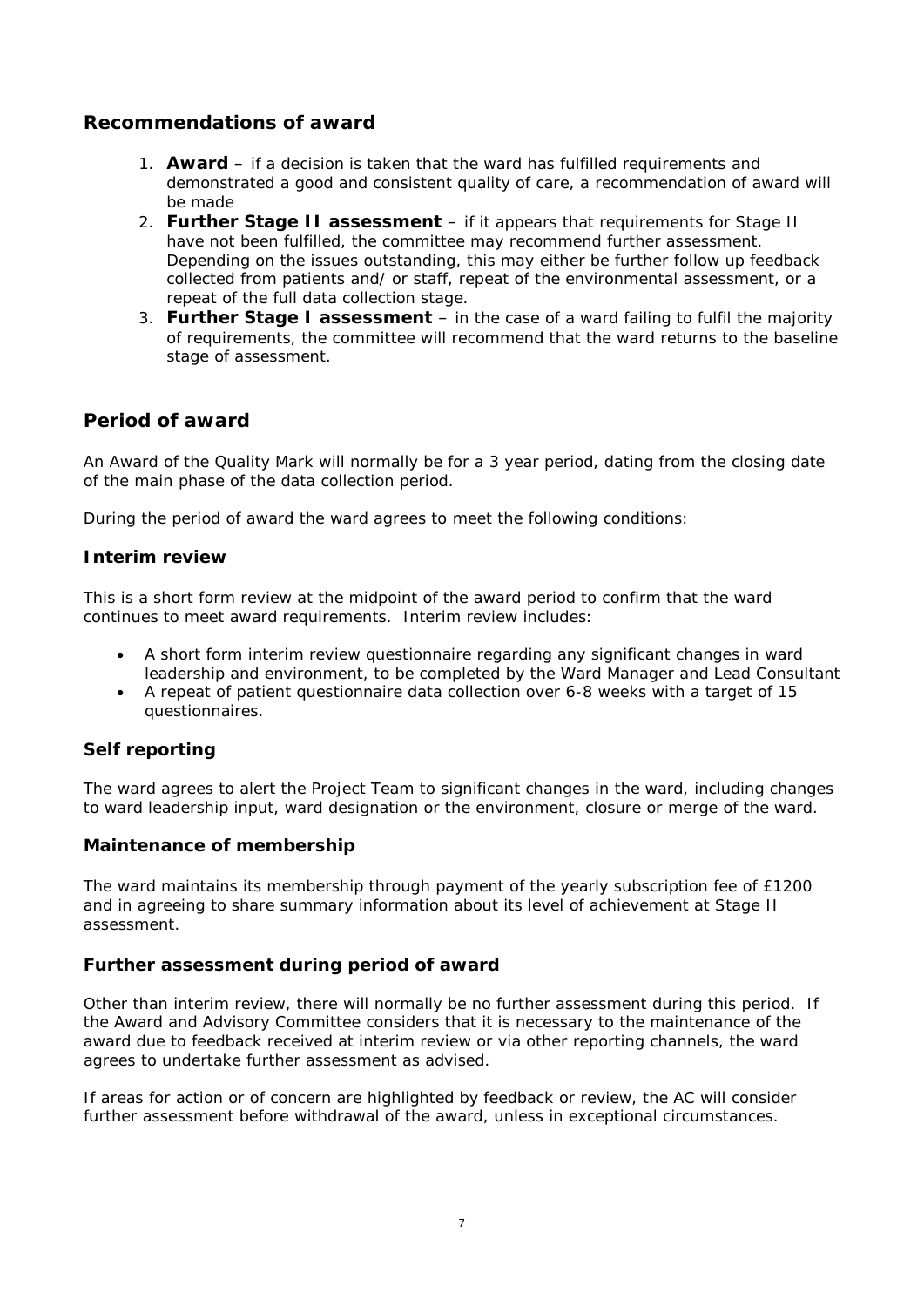# **Award and Advisory Committee (AC)**

# **Membership of the Award and Advisory Committee**

To consider the evidence submitted at Stage II, a multi disciplinary committee is convened with the expertise/ experience to identify achievements or outstanding issues and make recommendations. The committee includes representation from nursing staff, physicians, service users/ carers and allied healthcare professionals

Membership of the wider committee will include

- 3 nurses, Band 7 or above
- 3 physicians including at least 2 geriatricians
- 3 patient and/ or carer representatives. Representatives may carry out work in LINKs (Health watch) or similar bodies, or be patient/public governors of an acute healthcare trust
- 3 members of other related professions working regularly on older people's wards psychiatrist, MH nurse, OT, SALT, dietician, Health Care Assistant
- The Programme Manager and members of the Project Team

### **Quorum**

The AC will be quorate when the following members are present: 1 nurse, 1 physician, 1 patient or carer representative, 1 member of another related profession, the Programme Manager or deputy, and the Chair.

The Chair of the AC will be a patient/ carer representative or a professional, either from one of the above professions or from an associated organisation working with patients and carers, e.g. Age UK, Alzheimer's Society.

## **Individual membership and conflict of interest**

Ward reports will be anonymised at the point of consideration by the AC. Where this is not possible due to organisational factors, members of the AC will withdraw from consideration of the report of any ward belonging to an organisation in which they work or have a representative role.

## **Frequency**

The AC will meet up to 4 times a year to consider the reports of wards that have carried out requirements for Stage II.

#### **Remit**

#### *Award of the Quality Mark*

The AC will consider the reports of wards completing Stage II according to set criteria (see above) taking into account qualitative feedback (comments) returned by patients.

#### *Maintenance of the award*

The AC will also consider any feedback and comments indicating areas of concern or for action. These may arise from

• Interim review (see above)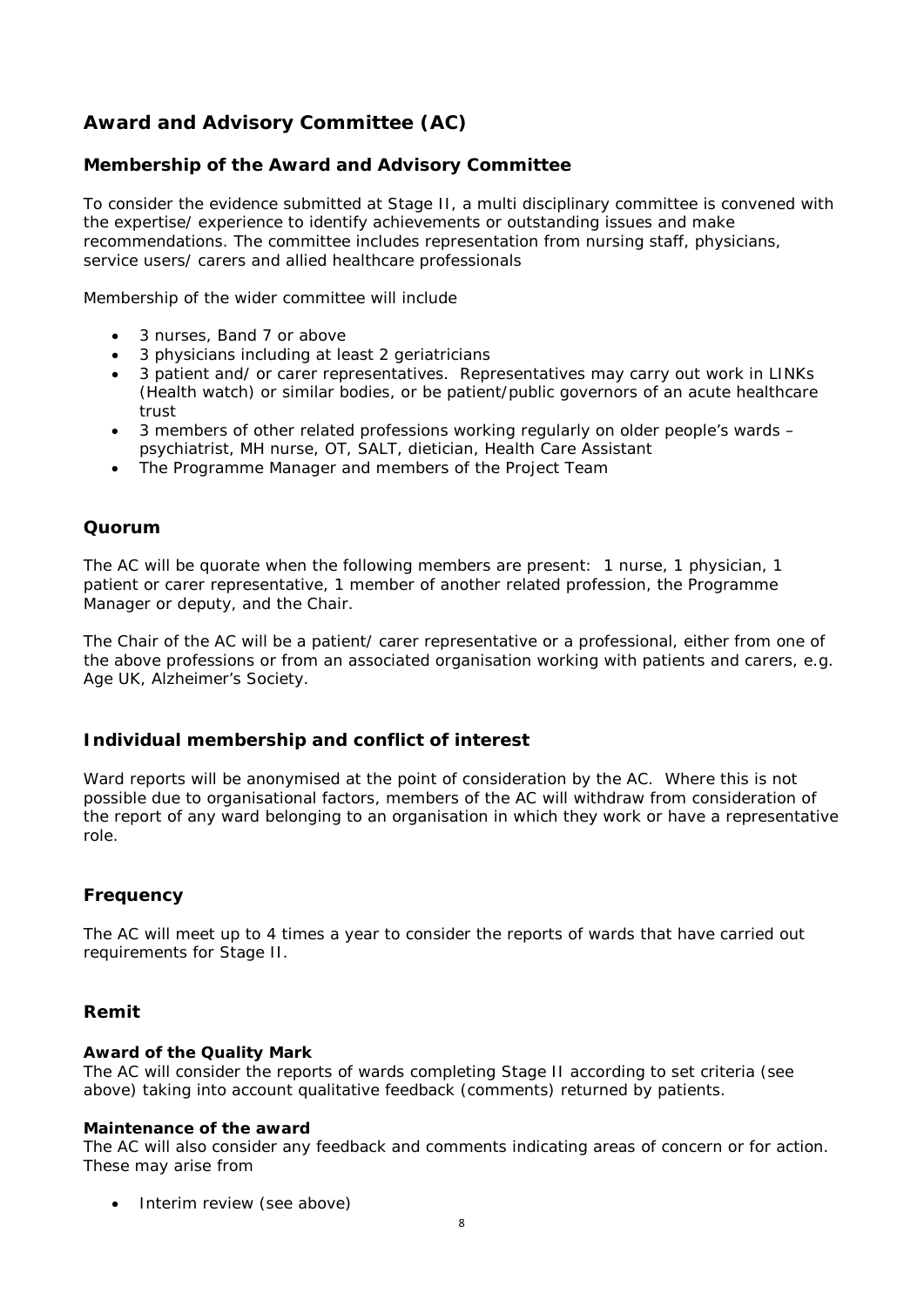- Self reporting of changes by the ward
- Feedback to the project team by patients outside of the normal data collection period. Such feedback will be collated and forwarded to the ward for response.

Depending on how the issues highlighted are addressed, the AC may decide that further evidence is required to maintain the award. In exceptional circumstances, the award may be withdrawn.

*Note: In the event that any feedback received indicates an area of grave concern that may endanger the safety, rights or dignity of patients, the Trust (or other organisation) will be informed, in writing, and is expected to take appropriate action. If the Royal College of Psychiatrists is not satisfied that appropriate action has been taken, it reserves the right to inform those with responsibility for the management of the service and/or the relevant regulatory body.*

# **Governance of the assessment and award process**

Actions and recommendations of the AC will be subject to scrutiny by the Royal College of Psychiatrists' Special Committee for Professional Practice and Ethics. This is the body within the organisation managing the project which oversees all decisions of accreditation and award, ensuring that they are in line with agreed process.

Award of the Quality Mark will be made from the date of the ward's final submission of data in the main phase, (not including any additional data required by the AC). Ratification of award will be on the basis that, at that time, the ward's submission described fulfilment of the requirements of the Quality Mark, according to the criteria described.

# **Statement of Award at Stage II**

On confirmation of the achievement of the Quality Mark, the ward's progress will be noted on the website and the ward will be entitled to use and make reference to the following statement. (Please note that the statement will have reference only to the wards which have reached this stage, and will not be transferable to other wards, or to the hospital or Trust as a whole).

**Madeup Ward** has been awarded the Quality Mark for Elder Friendly Hospital Wards. This is based on the positive feedback of older patients and staff, and a commitment demonstrated over a 2 stage assessment to maintaining and improving the quality of care. The award period is [dates]. *If you have any feedback or want to find out more about the Quality Mark see [link]*.

# **Appeals**

Please note that the data submitted by the ward and by individual patients and staff is accepted in good faith for consideration. In particular, comments and reflections on instances of care quality made by patients cannot become the basis of later challenge by the ward or their Trust.

There will be grounds for an appeal where it is evident that due process has not been followed:

- The decision has been made on the basis of a report that contains demonstrably inaccurate content (for example, data pertaining to another ward).
- The decision is not consistent with stated criteria that determine an award (for example, an award is not made despite fulfilment of stated requirements and there are no areas of concern highlighted by comments or other feedback).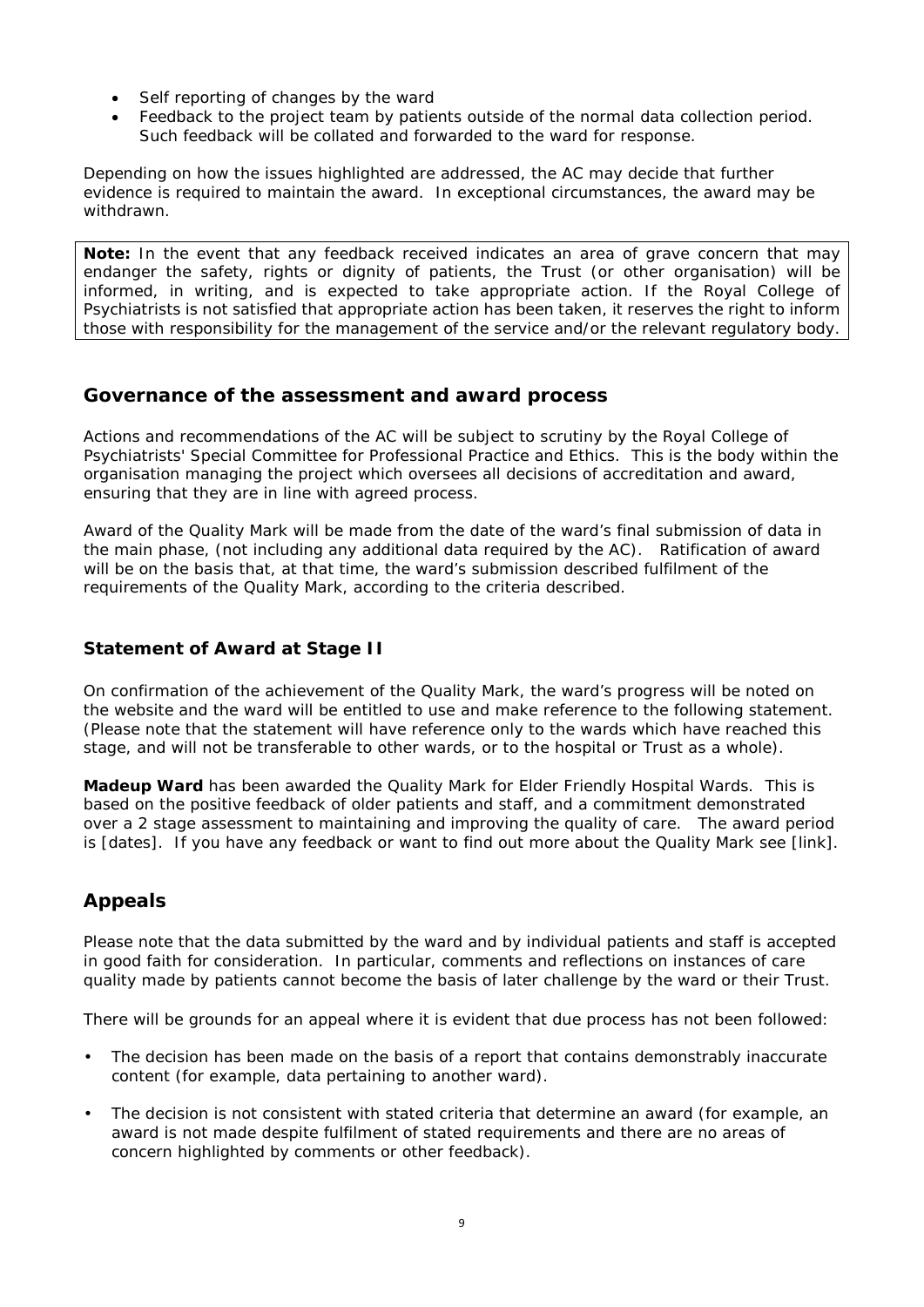There is evidence of a conflict of interest in determining the award (for example, members of the AC involved in considering the ward work on the ward or in the organisation in question).

# **Lodging an appeal**

An appeal must be lodged within eight weeks of the decision on award having been communicated to the local ward leaders. Appellants are asked to provide documentary evidence to support claims of inaccuracy and/or a clear statement of in what way(s) they consider the decision to be inconsistent with the stated criteria for award.

# **Membership and confidentiality**

A list of all participating wards is available on the website and updated regularly. This will include the achievement stage the ward has reached, and whether they are in assessment phase. Local ward data is only made available once the ward has progressed beyond initial participation and assessment. Wards entering Stage II agree that summary data on feedback received (overall scores and recommendations) and summary of comments returned during this phase of assessment are made generally available via the website. This forms part of the Terms and Conditions (see below).

QM reserves the right to contact regulatory and professional bodies if issues affecting patient safety, rights and dignity are identified.

Collated data from the process may be published in research papers and in the National Report.

# **Costs**

The subscription fee for the Quality Mark is £1200 per ward per year. Subscription is on an annual basis regardless of the phase of assessment or achievement at that time.

# **Activities and support during period of award**

## **Revision of measurement**

Measurements will be monitored by the Project Advisory Group and periodically updated to ensure that the most up to date guidance and methodology is taken into account. These will be publicised via the website.

## **Interim self review**

During the 3 year period for which they hold the Quality Mark Award, wards will be expected to carry out an interim self review at the mid way point. This is to ensure that criteria for achieving the award are still in place and to review progress. Any significant changes on the ward, for example to staffing, leadership or environment, can be flagged up at any time.

## **Further review**

No further assessment will take place during the period for which the ward holds the Quality Mark award, unless in circumstances where significant change has taken place, as outlined above.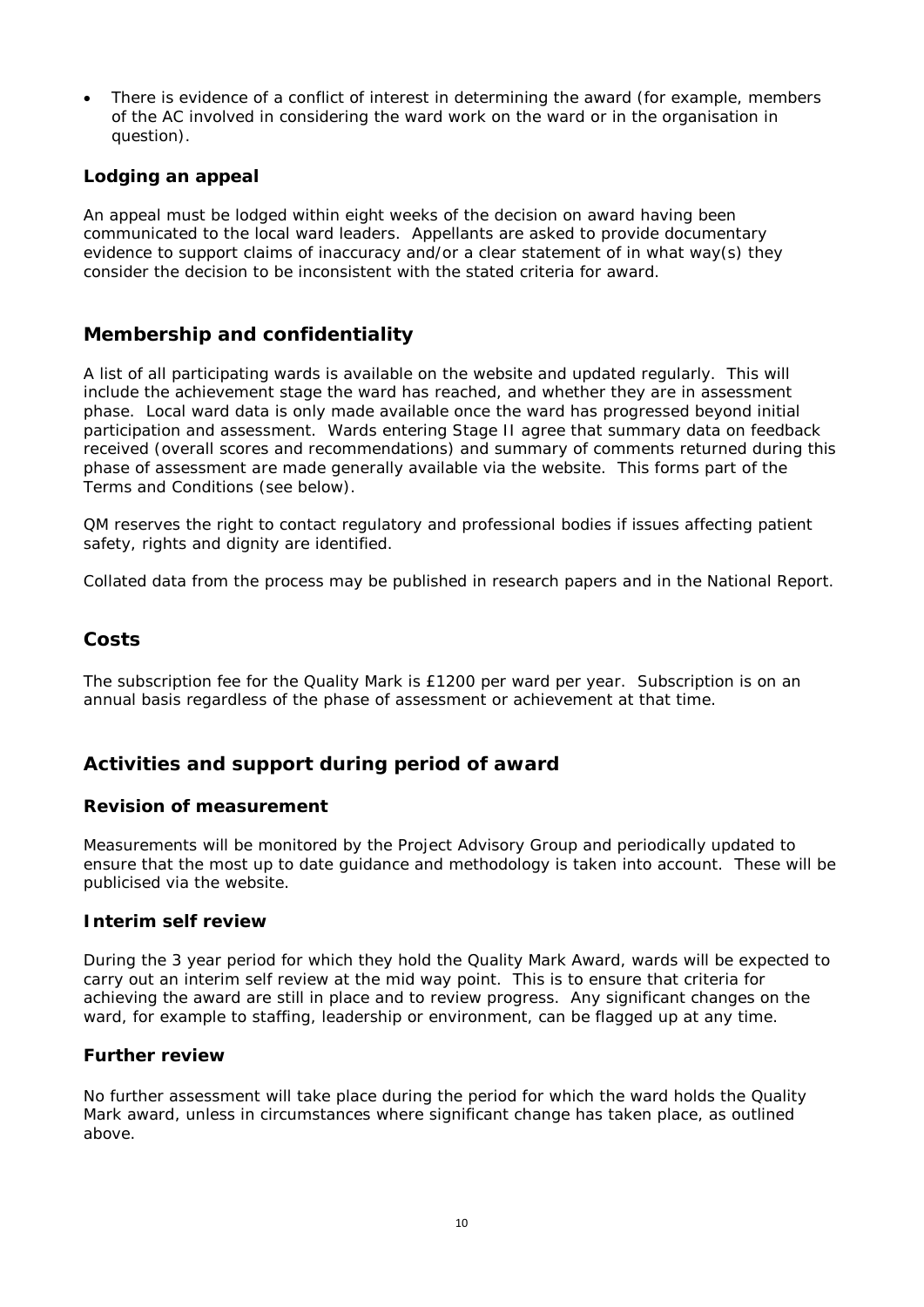### **Email discussion group**

Throughout the period of award, ward staff will have access to advice and support from the Project Team and their peers through newsletters and the email discussion group.

# **Summary of terms and conditions (memorandum of understanding) – Stage I – Assessing Quality**

The following represents the expectations that the Quality Mark Project Team and the participating wards in your Trust will have of each other during the data collection and reporting for the Quality Mark.

### **The Project Team will ensure that it offers an efficient and effective service by:**

- Providing the tools and guidance to all ward leads
- Providing guidance and support on the completion of the questionnaires and checklists and submission of data online via written guidance, email and telephone support and updates
- Updating ward leads at least fortnightly on the progress of data collection and data outstanding
- Organising provision of PIE observation workshops and informing leads of dates and requirements
- Returning the ward report within 8 weeks once all data has been received
- Acknowledging the receipt of ward action plans as final submission for Stage I Assessing **Quality**
- Collating feedback from participants about the process

### **The Ward Leads and Trust will support this process by:**

- Project managing the process locally and feeding back any concerns to the Project Team as identified
- Ensuring that staff returning data are allocated time to devote to the programme activities, including supporting patient questionnaire distribution, returning staff questionnaires, and one day's training for 2 members of staff for the observation module
- Ensuring that staff returning data are allocated resources to carry out programme activities (e.g. access to computers, meeting rooms)
- Providing PIE observations and feedback to a neighbouring participant ward (**N.B.** PIE observations should not be carried out by staff working on your own ward)
- Monitoring the progress of data collection (e.g. liaison with colleagues, and with ward nominated leads where applicable)
- Responding to the Project Team regarding progress
- Submitting data as per deadlines below. **N.B.** if data is not submitted by the deadlines, we will be unable to produce your report
- Ensuring that all information submitted is provided in good faith, and is complete and accurate and not misleading in any respect. **N.B.** this does not apply to the questionnaires for staff, patients/carers, which are anonymously submitted and represent the views of individuals.
- Reviewing reports and developing local action planning

#### **Data return requirements**

Unless variance is agreed, the start date for data collection will be [ ] and the completion date [ ] for all data except PIE observations. All data requested must be returned by the agreed deadline in order for a report to be produced. Data return requirements include all QM tools, PIE observations and confirmation of the number of patient questionnaires distributed on each ward. **For a full statement of data return requirements, please refer to the full Process document or the QM website**.

Wards participating in QM agree both to **provide** PIE observations to another participating ward within the same Trust and **receive** observations from another ward. PIE observations require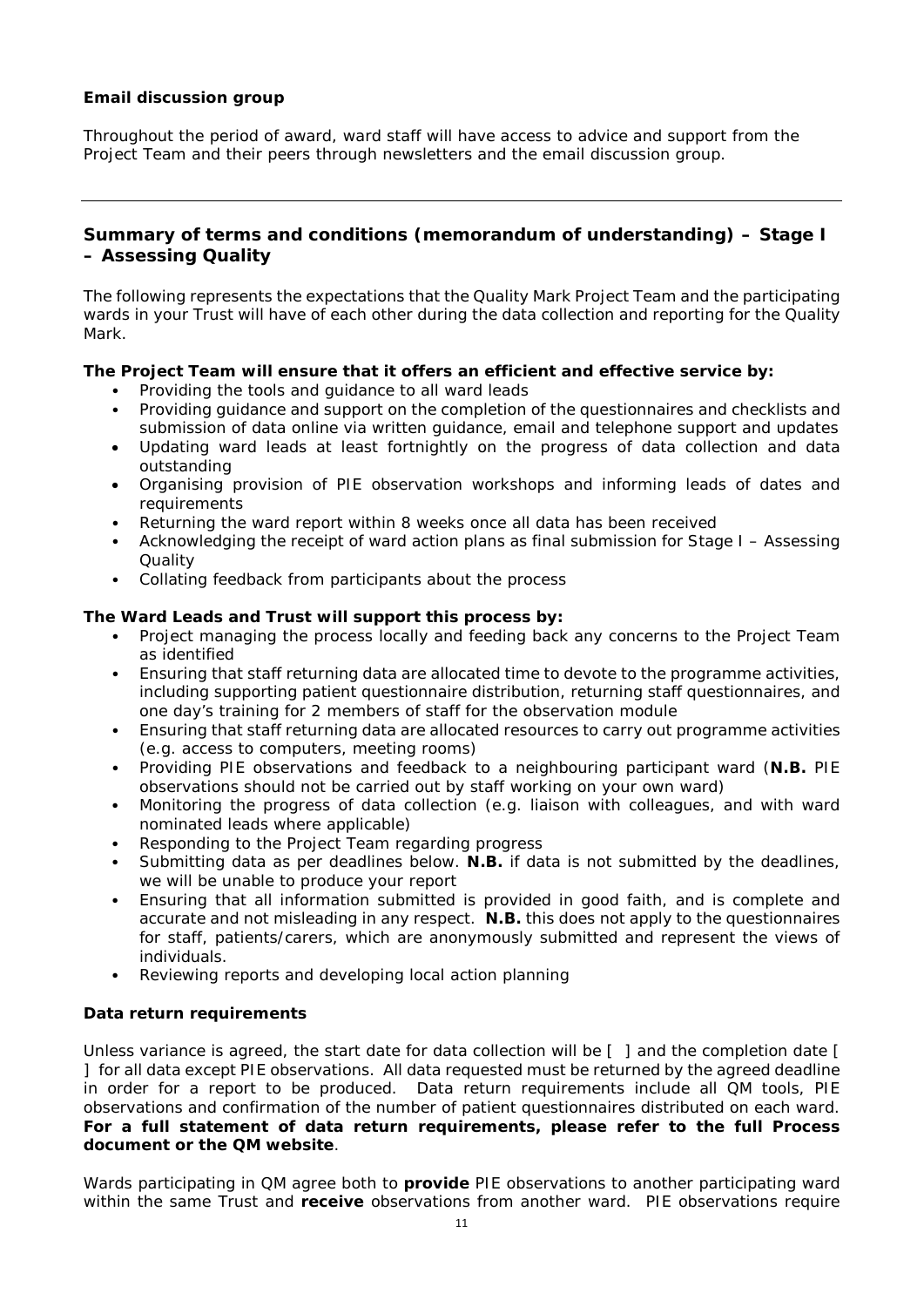that 2 members of staff from each ward have received appropriate training. The training workshop is included in the subscription fee and the workshop date for wards from your Trust is notified in the covering letter. PIE observations should be carried out within 2 months of attending the workshop and data returned within 4 weeks of observations.

## **Participation and Transparency**

Participating wards will be listed on the Quality Mark webpages at [www.qualitymark.org.uk.](http://www.qualitymark.org.uk/) This will be updated with information about completion of each Stage

At initial participation, your Stage I report will be shared only with your organisation and members of the Quality Mark Project Team and committees. Any information that will identify your ward will not be otherwise shared. Anonymous aggregated data will be used in reporting, evaluation and journal articles.

### **Completion of Stage I**

Stage I is not complete until an action plan based on the report has been submitted to the Project Team. At this stage the ward will be listed as completing Stage I and entitled to refer to the Statement of Progress (see full Process Document).

Wards progressing to Stage II agree that they will share Stage II summary data based on the ward overall scores and feedback.

## **Summary of terms and conditions (memorandum of understanding) – Stage II – Achieving the Quality Mark**

The following represents the expectations that the Quality Mark Project Team and the participating wards in your Trust will have of each other during the data collection and reporting for the Quality Mark.

#### **The Project Team will ensure that it offers an efficient and effective service by:**

- Providing the tools and guidance to all ward leads
- Providing guidance and support on the completion of the questionnaires and checklists and submission of data online via written guidance, email and telephone support and updates
- Updating ward leads at least fortnightly on the progress of data collection and data outstanding
- Organising provision of PIE observation workshops and informing leads of dates and requirements
- Returning the ward report within 8 weeks once all data has been received
- Acknowledging the receipt of ward action plans as final submission for Stage I Assessing **Ouality**
- Collating feedback from participants about the process

#### **The Ward Leads and Trust will support this process by:**

- Project managing the process locally and feeding back any concerns to the Project Team as identified
- Ensuring that staff returning data are allocated time to devote to the programme activities, including supporting patient questionnaire distribution, returning staff questionnaires, and one day's training for 2 members of staff for the observation module
- Ensuring that staff returning data are allocated resources to carry out programme activities (e.g. access to computers, meeting rooms)
- Providing PIE observations and feedback to a neighbouring participant ward (**N.B.** PIE observations should not be carried out by staff working on your own ward)
- Monitoring the progress of data collection (e.g. liaison with colleagues, and with ward nominated leads where applicable)
- Responding to the Project Team regarding progress